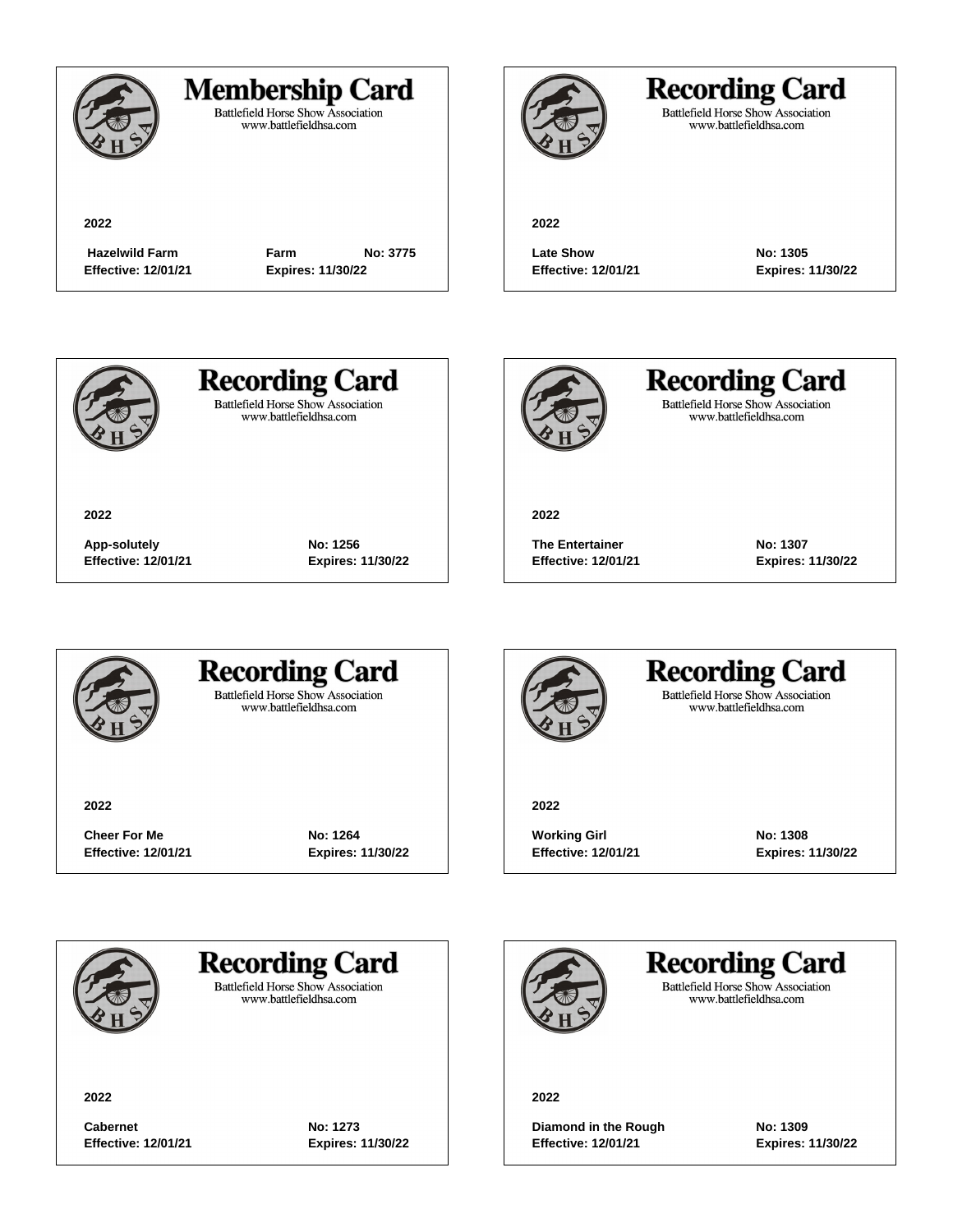

### **Recording Card**

**Minor Threat No: 1311 Effective: 12/01/21 Expires: 11/30/22**

**Just Because No: 1312 Effective: 12/01/21 Expires: 11/30/22**

Battlefield Horse Show Association<br>www.battlefieldhsa.com

## **Recording Card**

Battlefield Horse Show Association<br>www.battlefieldhsa.com

#### **2022**

**Prove Me Wrong No: 1708 Effective: 12/01/21 Expires: 11/30/22**



**2022**

# **Recording Card**

**Battlefield Horse Show Association** www.battlefieldhsa.com



**Recording Card** Battlefield Horse Show Association<br>www.battlefieldhsa.com

**2022**

**Smallwood Crystal Clear No: 1728 Effective: 12/01/21 Expires: 11/30/22**



### **Recording Card Battlefield Horse Show Association**

www.battlefieldhsa.com

**2022**

**Bugsy Malone No: 1314 Effective: 12/01/21 Expires: 11/30/22**



### **Recording Card Battlefield Horse Show Association** www.battlefieldhsa.com

**2022**

**In The Red No: 1824 Effective: 12/01/21 Expires: 11/30/22**



## **Recording Card**

**Battlefield Horse Show Association** www.battlefieldhsa.com

**2022**

**Keep A Secret No: 1694 Effective: 12/01/21 Expires: 11/30/22**

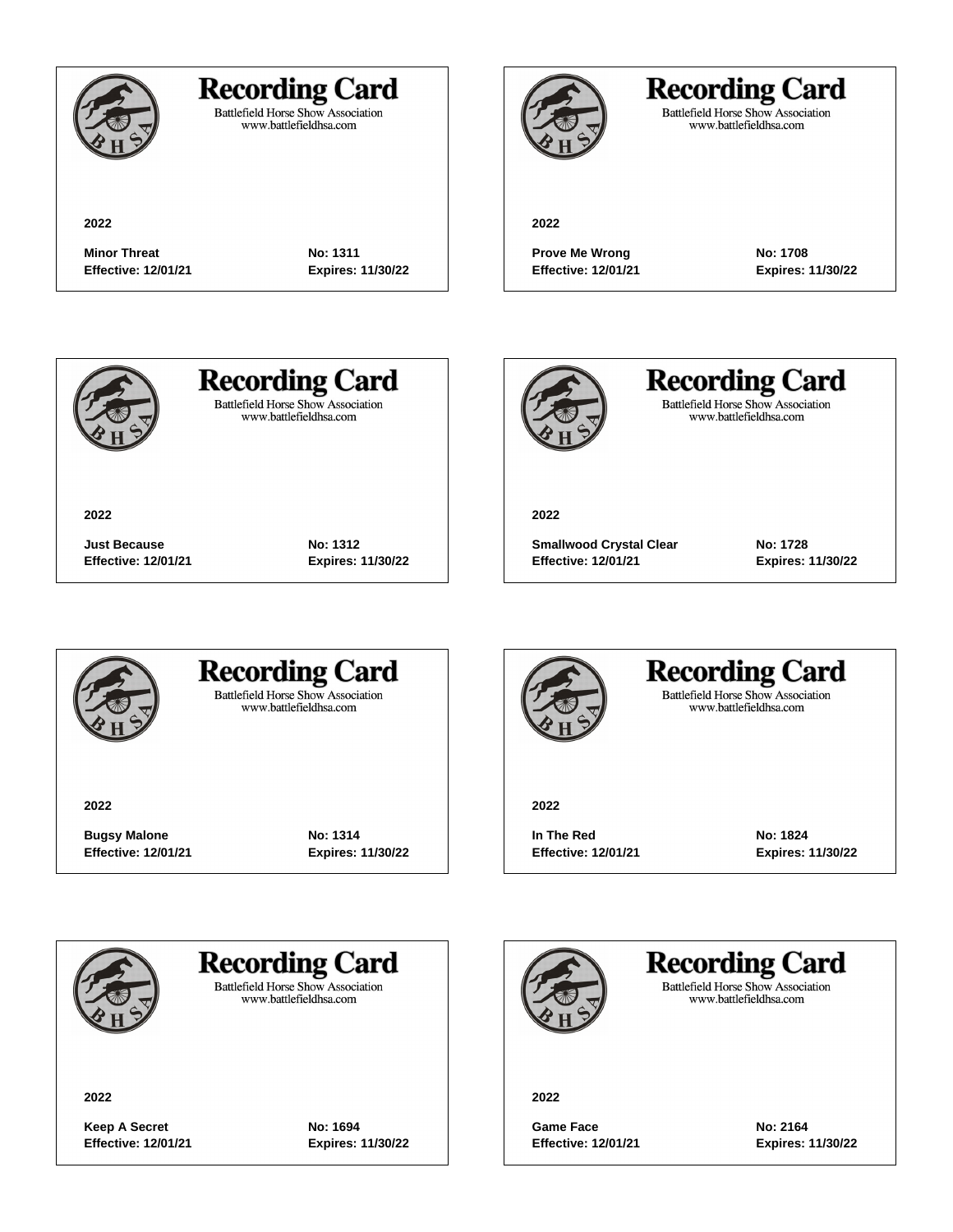

### **Recording Card**

Battlefield Horse Show Association<br>www.battlefieldhsa.com

## **Recording Card**

Battlefield Horse Show Association<br>www.battlefieldhsa.com

**2022**

**Do Your Thing**  No: 2399 **Effective: 12/01/21 Expires: 11/30/22**

**Round Robin No: 2698**

**2022**

**Effective: 12/01/21 Expires: 11/30/22**



**2022**

**Recording Card Battlefield Horse Show Association** 

www.battlefieldhsa.com



**Recording Card** Battlefield Horse Show Association<br>www.battlefieldhsa.com

**2022**

**Smallwood London Fog No: 2739 Effective: 12/01/21 Expires: 11/30/22**



### **Recording Card Battlefield Horse Show Association**

**Hans No: 2579**

**Effective: 12/01/21 Expires: 11/30/22**

www.battlefieldhsa.com

**2022**

**On the Rocks No: 2587 Effective: 12/01/21 Expires: 11/30/22**



### **Recording Card Battlefield Horse Show Association**

www.battlefieldhsa.com

**2022**

**Simon Didn't Say <b>No: 2782 Effective: 12/01/21 Expires: 11/30/22**



**Recording Card** 

**Battlefield Horse Show Association** www.battlefieldhsa.com

**2022**

**Portside No: 2660 Effective: 12/01/21 Expires: 11/30/22**

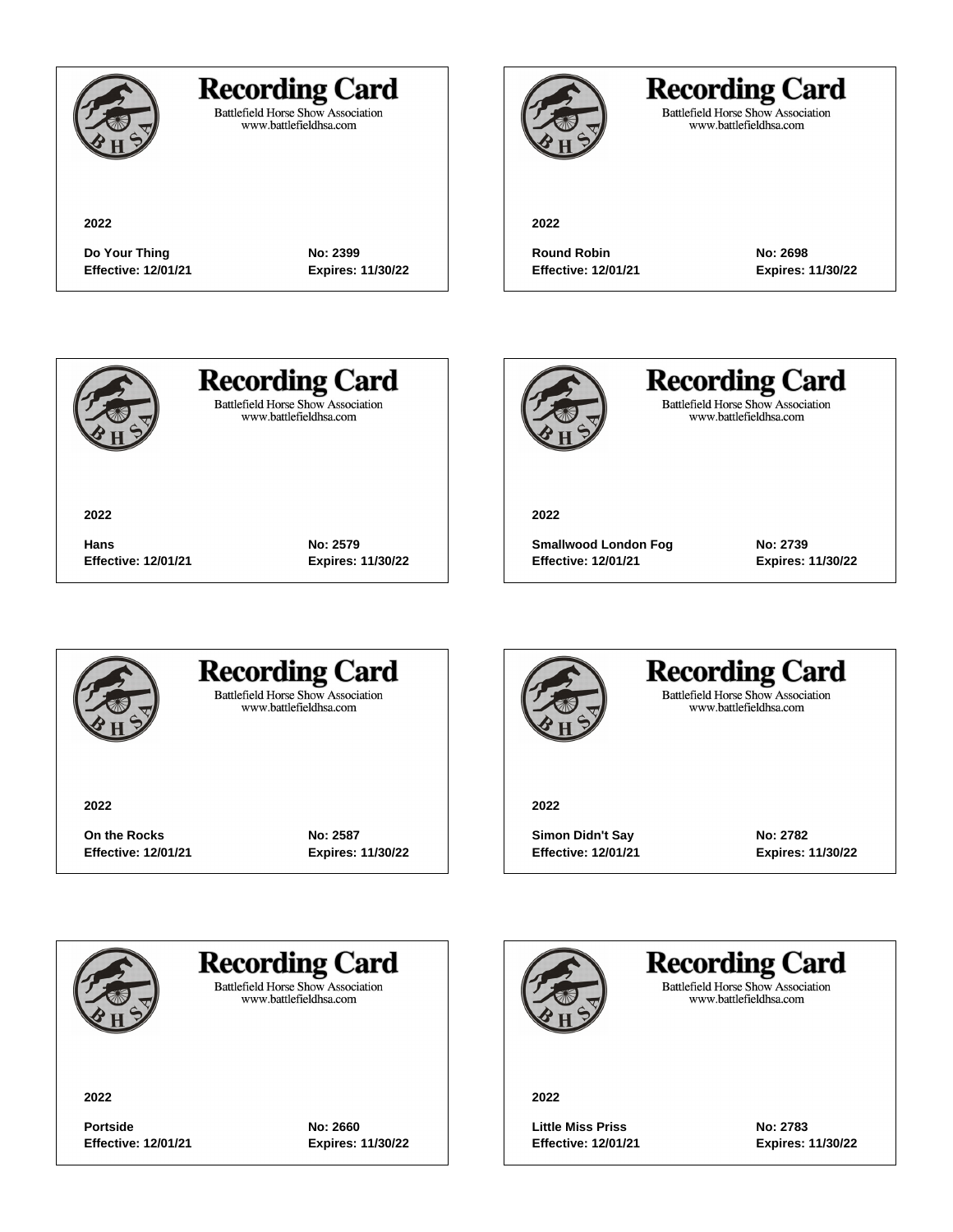

## **Recording Card**

Battlefield Horse Show Association<br>www.battlefieldhsa.com

**Haylee's Comet No: 2851 Effective: 12/01/21 Expires: 11/30/22**

**Foxlair Jive No: 2856**

**Effective: 12/01/21 Expires: 11/30/22**



## **Recording Card**

Battlefield Horse Show Association<br>www.battlefieldhsa.com

#### **2022**

**State The Obvious No: 2880 Effective: 12/01/21 Expires: 11/30/22**



**2022**

# **Recording Card**

**Battlefield Horse Show Association** www.battlefieldhsa.com



**Recording Card** Battlefield Horse Show Association<br>www.battlefieldhsa.com

**2022**

**Jumping Jack Flash No: 2957 Effective: 12/01/21 Expires: 11/30/22**



### **Recording Card Battlefield Horse Show Association**

www.battlefieldhsa.com

**2022**

**Foxlair Aegis No: 2872 Effective: 12/01/21 Expires: 11/30/22**



### **Recording Card Battlefield Horse Show Association**

www.battlefieldhsa.com

**2022**

**The Bounty Hunter No: 2963 Effective: 12/01/21 Expires: 11/30/22**



**Recording Card** 

**Battlefield Horse Show Association** www.battlefieldhsa.com

**2022**

**Foxlair Blue Chip No: 2876 Effective: 12/01/21 Expires: 11/30/22**

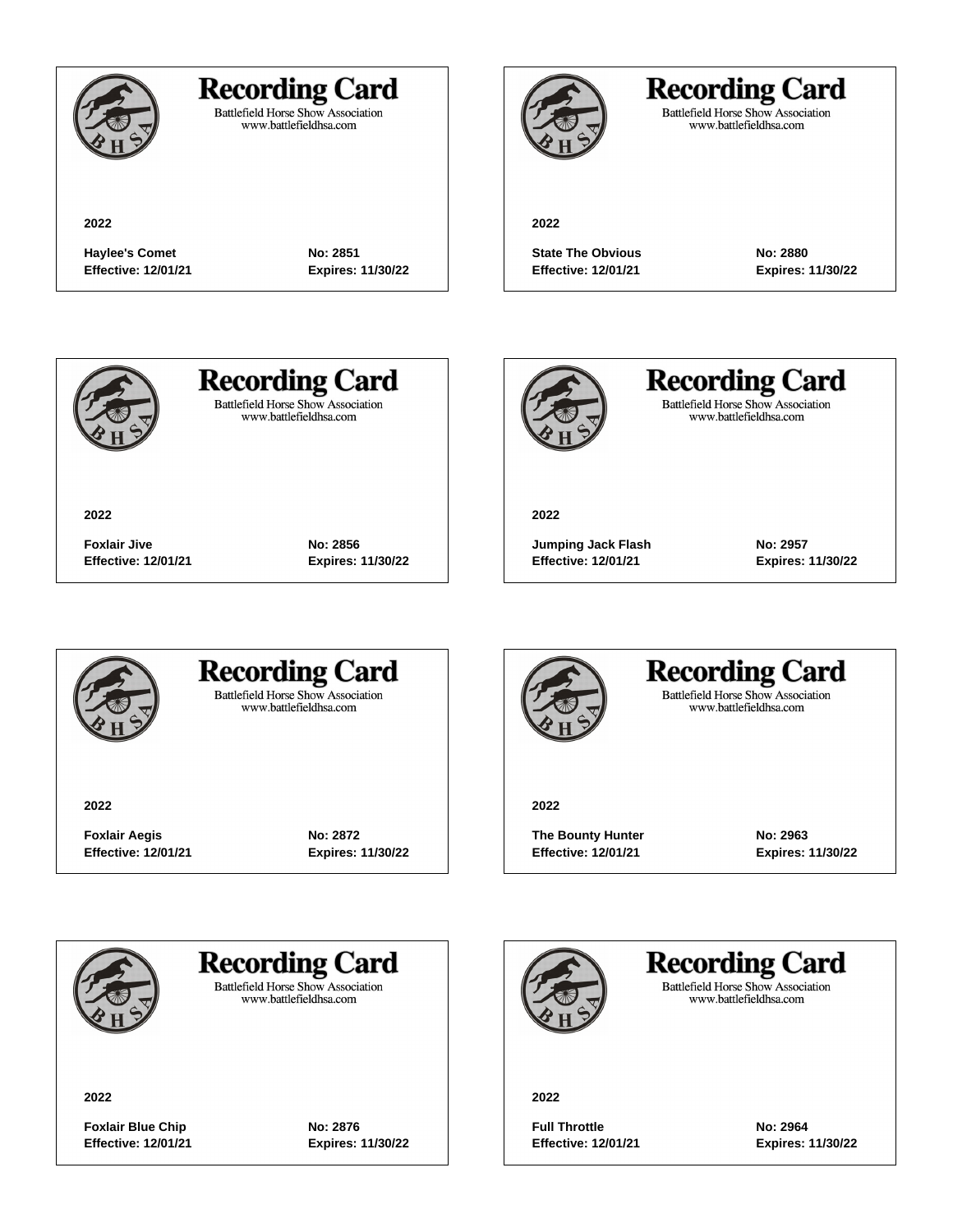

### **Recording Card**

Battlefield Horse Show Association<br>www.battlefieldhsa.com

**Foxlair Dannica No: 2987 Effective: 12/01/21 Expires: 11/30/22**

**Dominion No: 3041**

**Effective: 12/01/21 Expires: 11/30/22**



## **Recording Card**

Battlefield Horse Show Association<br>www.battlefieldhsa.com

#### **2022**

**Weekend Escape No: 3098 Effective: 12/01/21 Expires: 11/30/22**



**2022**

# **Recording Card**

**Battlefield Horse Show Association** www.battlefieldhsa.com



**Recording Card** Battlefield Horse Show Association<br>www.battlefieldhsa.com

**2022**

**Got My Levi's On No: 3129 Effective: 12/01/21 Expires: 11/30/22**



### **Recording Card Battlefield Horse Show Association**

www.battlefieldhsa.com

**2022**

**Victory One No: 3065 Effective: 12/01/21 Expires: 11/30/22**



### **Recording Card Battlefield Horse Show Association** www.battlefieldhsa.com

#### **2022**

**Life Is Good No: 3130 Effective: 12/01/21 Expires: 11/30/22**



## **Recording Card**

**Battlefield Horse Show Association** www.battlefieldhsa.com

**2022**

**Benison No: 3087 Effective: 12/01/21 Expires: 11/30/22**

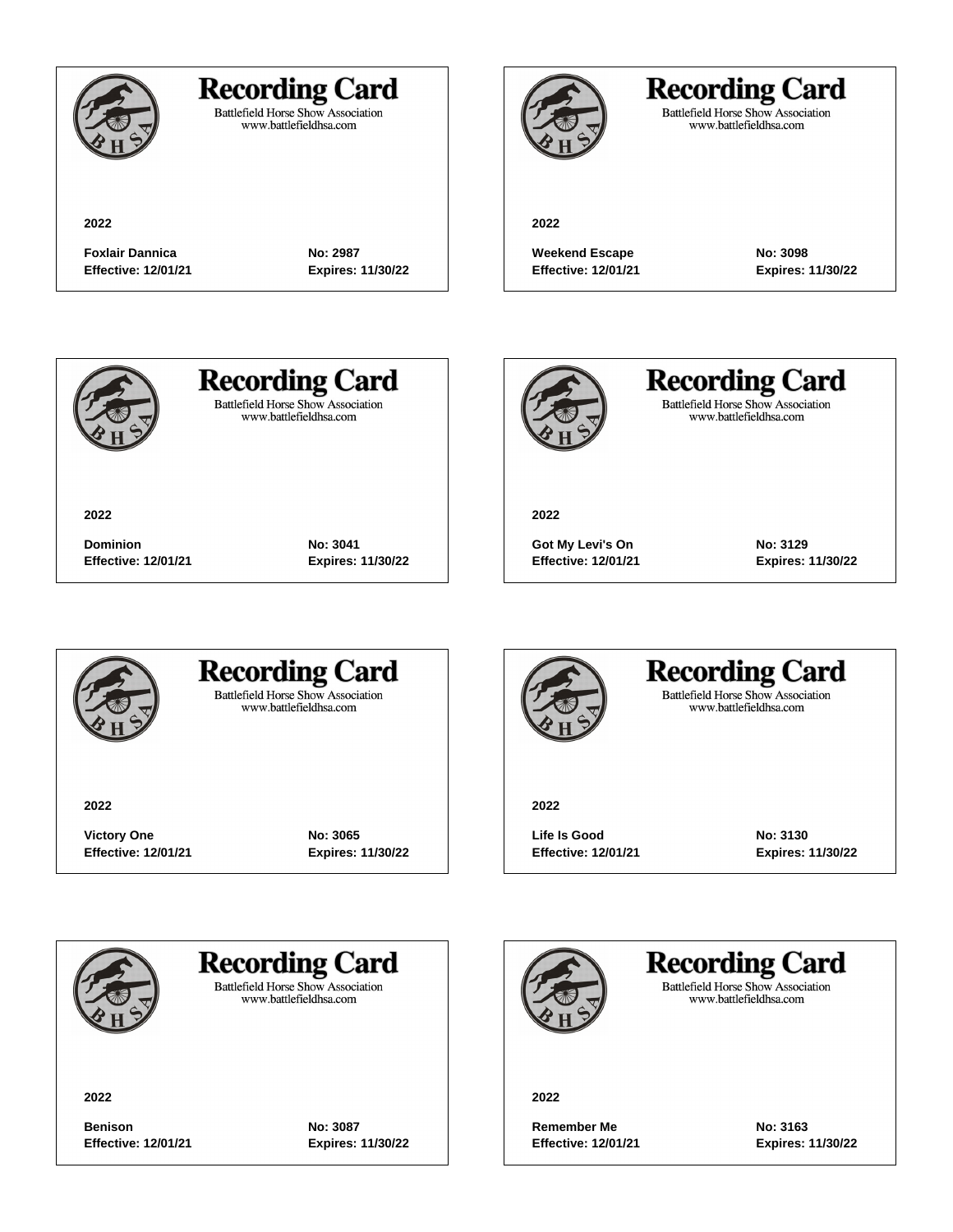

### **Recording Card**

**Finnegan No: 3350 Effective: 12/01/21 Expires: 11/30/22**

**Rapture No: 3365**

**Effective: 12/01/21 Expires: 11/30/22**

Battlefield Horse Show Association<br>www.battlefieldhsa.com

## **Recording Card**

Battlefield Horse Show Association<br>www.battlefieldhsa.com

#### **2022**

**Double River No: 3580 Effective: 12/01/21 Expires: 11/30/22**



**2022**

# **Recording Card**

**Battlefield Horse Show Association** www.battlefieldhsa.com



**Recording Card** Battlefield Horse Show Association<br>www.battlefieldhsa.com

**2022**

**Call Sign Maverick No: 3710 Effective: 12/01/21 Expires: 11/30/22**



### **Recording Card Battlefield Horse Show Association**

www.battlefieldhsa.com

**2022**

**As Is No: 3445 Effective: 12/01/21 Life Recorded**



### **Recording Card Battlefield Horse Show Association** www.battlefieldhsa.com

**2022**

**On The Spot No: 3711 Effective: 12/01/21 Expires: 11/30/22**



**Recording Card** 

**Battlefield Horse Show Association** www.battlefieldhsa.com

**2022**

**Family Guy No: 3540 Effective: 12/01/21 Expires: 11/30/22**